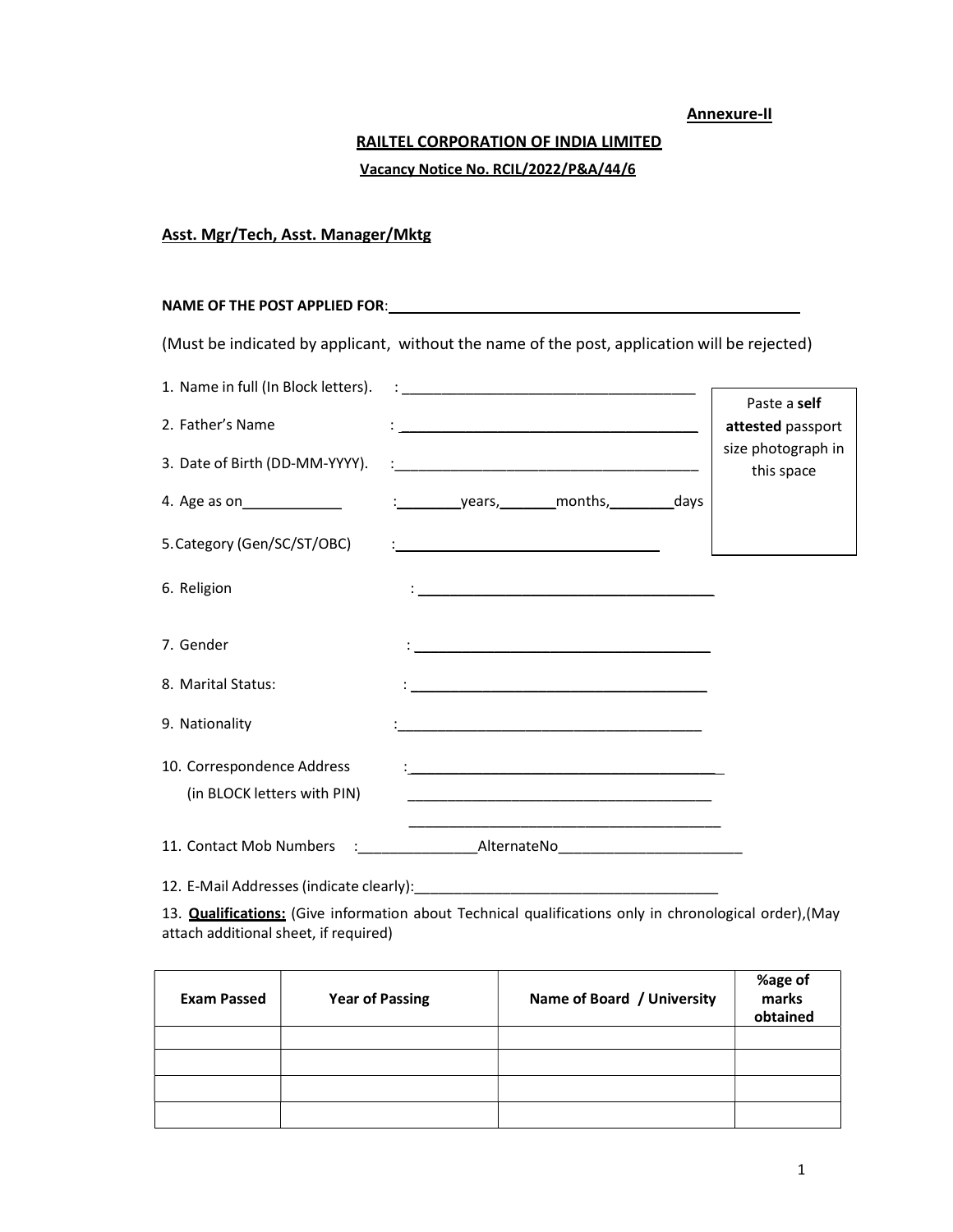14. Work Experience: (in descending chronological order) (may attach additional sheets, if required). Only the experience gained after obtaining the requisite degree will be taken into consideration. Internship, trainings etc will not be taken into consideration.

| Name &<br>full<br>address | Type of<br>organization                     | Period of work<br>experience |    | Regular/Outsource/ Contract<br>employee (specify) |  |
|---------------------------|---------------------------------------------|------------------------------|----|---------------------------------------------------|--|
|                           | Post<br>(Govt/PSU/<br>of<br>Pvt)<br>Employe | From                         | To |                                                   |  |
|                           |                                             |                              |    |                                                   |  |
|                           |                                             |                              |    |                                                   |  |
|                           |                                             |                              |    |                                                   |  |

### 15. Total Experience in Govt/PSU/RailTel

(in years & months). :

- 16. Name of present employer :
- 17. Has experience of at least two end-to-end Broadband Internet : Yes / No

(Relevant Certificate)

### Signature of Candidate

I declare that I have read the detailed vacancy notice uploaded on RailTel's website very carefully. The information furnished above by me is true to the best of my knowledge and belief and that nothing material has been concealed. I understand that if it is found that I have concealed any information or have provided the wrong information, my candidature is liable to be cancelled / service is liable to be terminated forthwith without any notice.

Place :

Date : Signature of Candidate : Signature of Candidate : Signature of Candidate :

Important: Documents to be mandatorily attached with application:

- a) Self-attested copy of Matriculation Certificate/Secondary School Examination Certificate (SSEC) or an equivalent educational certificate (for age proof).
- b) Self-attested copies of certificates and mark-sheets in support of the required technical qualification.
- c) Self-attested copies of certificates and mark-sheets in support of higher technical/professional qualifications, if any.

d) Self-attested copies of certifications.